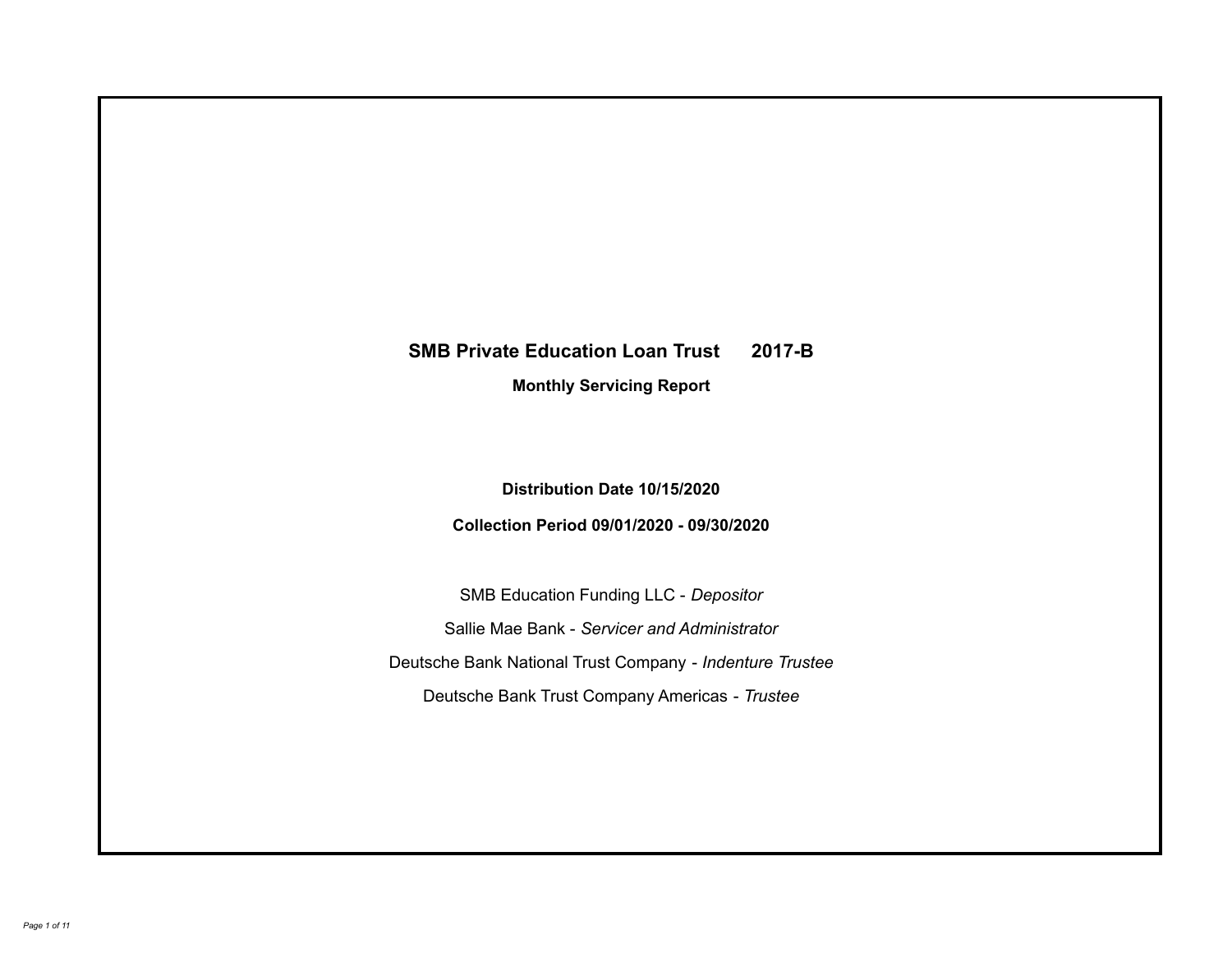| А           | <b>Student Loan Portfolio Characteristics</b>                  |                                              | <b>Settlement Date</b><br>11/08/2017 | 08/31/2020            | 09/30/2020            |
|-------------|----------------------------------------------------------------|----------------------------------------------|--------------------------------------|-----------------------|-----------------------|
|             | <b>Principal Balance</b>                                       |                                              | \$701,477,893.40                     | \$458,145,442.57      | \$450,160,183.49      |
|             | Interest to be Capitalized Balance                             |                                              | 46,726,543.99                        | 25,140,368.11         | 25,503,285.96         |
|             | Pool Balance                                                   |                                              | \$748,204,437.39                     | \$483,285,810.68      | \$475,663,469.45      |
|             | Weighted Average Coupon (WAC)                                  |                                              |                                      |                       |                       |
|             |                                                                | WAC1 (Contractual Interest Rate on the Loan) | 8.97%                                | 8.41%                 | 8.42%                 |
|             |                                                                | WAC2 (Average of Applicable Interest Rate)   | 8.94%                                | 8.02%                 | 8.03%                 |
|             | WAC3 (Average of Actual Interest Rate)                         |                                              | 8.86%                                | 7.94%                 | 7.94%                 |
|             | Weighted Average Remaining Term                                |                                              | 135.09                               | 127.70                | 128.33                |
|             | Number of Loans                                                |                                              | 66,252                               | 43,426                | 42,785                |
|             | Number of Borrowers                                            |                                              | 63,554                               | 41,825                | 41,204                |
|             | Pool Factor<br>Since Issued Total Constant Prepayment Rate (1) |                                              |                                      | 0.645927485<br>11.49% | 0.635739974<br>11.46% |
|             |                                                                |                                              |                                      |                       |                       |
| B           | <b>Debt Securities</b>                                         | <b>Cusip/Isin</b>                            | 09/15/2020                           |                       | 10/15/2020            |
|             | A <sub>2</sub> A                                               | 83189DAB6                                    | \$193,161,045.22                     |                       | \$189,586,167.18      |
|             | A <sub>2</sub> B                                               | 83189DAC4                                    | \$95,139,022.26                      |                       | \$93,378,261.43       |
|             | B                                                              | 83189DAD2                                    | \$50,000,000.00                      |                       | \$50,000,000.00       |
|             |                                                                |                                              |                                      |                       |                       |
| $\mathsf C$ | <b>Certificates</b>                                            | Cusip/Isin                                   | 09/15/2020                           |                       | 10/15/2020            |
|             | Residual                                                       | 83189D100                                    | \$100,000.00                         |                       | \$100,000.00          |
|             |                                                                |                                              |                                      |                       |                       |
| D           | <b>Account Balances</b>                                        |                                              | 09/15/2020                           |                       | 10/15/2020            |
|             | Reserve Account Balance                                        |                                              | \$1,891,480.00                       |                       | \$1,891,480.00        |
|             |                                                                |                                              |                                      |                       |                       |
| Е           | <b>Asset / Liability</b>                                       |                                              | 09/15/2020                           |                       | 10/15/2020            |
|             | Overcollateralization Percentage                               |                                              | 30.00%                               |                       | 30.00%                |
|             | Specified Overcollateralization Amount                         |                                              | \$144,985,743.20                     |                       | \$142,699,040.84      |
|             | Actual Overcollateralization Amount                            |                                              | \$144,985,743.20                     |                       | \$142,699,040.84      |

(1) For additional information, see 'Since Issued CPR Methodology' found on page 11 of this report.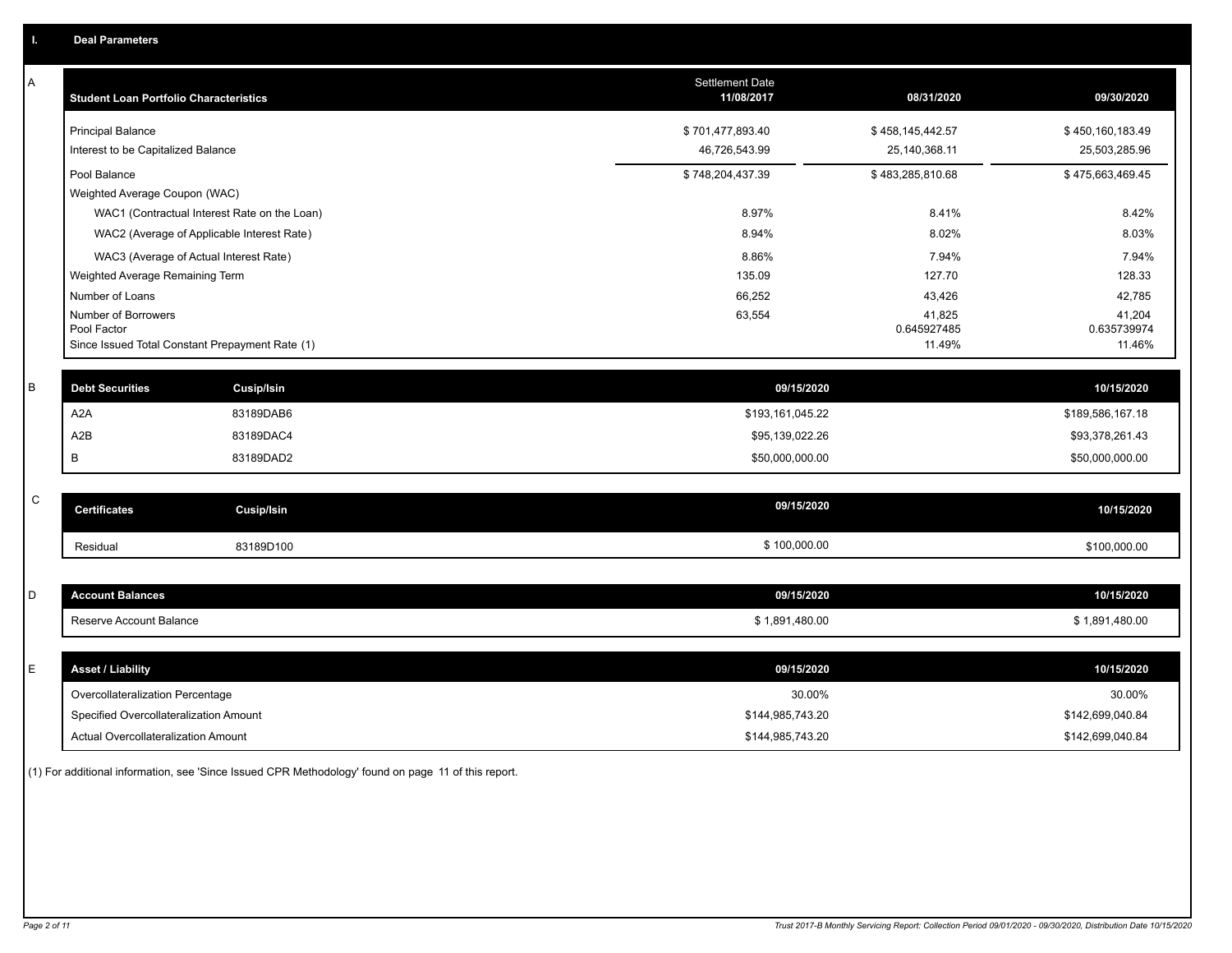### **II. 2017-B Trust Activity 09/01/2020 through 09/30/2020**

|    | <b>Borrower Principal</b>                                        | 7,859,767.99    |  |
|----|------------------------------------------------------------------|-----------------|--|
|    | <b>Consolidation Activity Principal</b>                          | 0.00            |  |
|    | Seller Principal Reimbursement                                   | (1,997.76)      |  |
|    | Servicer Principal Reimbursement                                 | 0.00            |  |
|    | Delinquent Principal Purchases by Servicer                       | 0.00            |  |
|    | <b>Other Principal Deposits</b>                                  | 7,754.29        |  |
|    | <b>Total Principal Receipts</b>                                  | \$7,865,524.52  |  |
| В  | <b>Student Loan Interest Receipts</b>                            |                 |  |
|    | <b>Borrower Interest</b>                                         | 2,346,772.50    |  |
|    | <b>Consolidation Activity Interest</b>                           | 0.00            |  |
|    | Seller Interest Reimbursement                                    | 0.00            |  |
|    | Servicer Interest Reimbursement                                  | 0.00            |  |
|    | Delinquent Interest Purchases by Servicer                        | 0.00            |  |
|    | <b>Other Interest Deposits</b>                                   | 59.13           |  |
|    | <b>Total Interest Receipts</b>                                   | \$2,346,831.63  |  |
| C  | <b>Recoveries on Realized Losses</b>                             | \$37,160.62     |  |
| D  | <b>Investment Income</b>                                         | \$180.11        |  |
| Е  | <b>Funds Borrowed from Next Collection Period</b>                | \$0.00          |  |
| F. | <b>Funds Repaid from Prior Collection Period</b>                 | \$0.00          |  |
| G  | Loan Sale or Purchase Proceeds                                   | \$0.00          |  |
| H  | Initial Deposits to Distribution Account                         | \$0.00          |  |
|    | <b>Excess Transferred from Other Accounts</b>                    | \$0.00          |  |
| J  | <b>Borrower Benefit Reimbursements</b>                           | \$0.00          |  |
| Κ  | <b>Other Deposits</b>                                            | \$0.00          |  |
| L  | <b>Other Fees Collected</b>                                      | \$0.00          |  |
| М  | <b>AVAILABLE FUNDS</b>                                           | \$10,249,696.88 |  |
| N  | Non-Cash Principal Activity During Collection Period             | \$(119,734.56)  |  |
| O  | Aggregate Purchased Amounts by the Depositor, Servicer or Seller | \$7,813.42      |  |
| P  | Aggregate Loan Substitutions                                     | \$0.00          |  |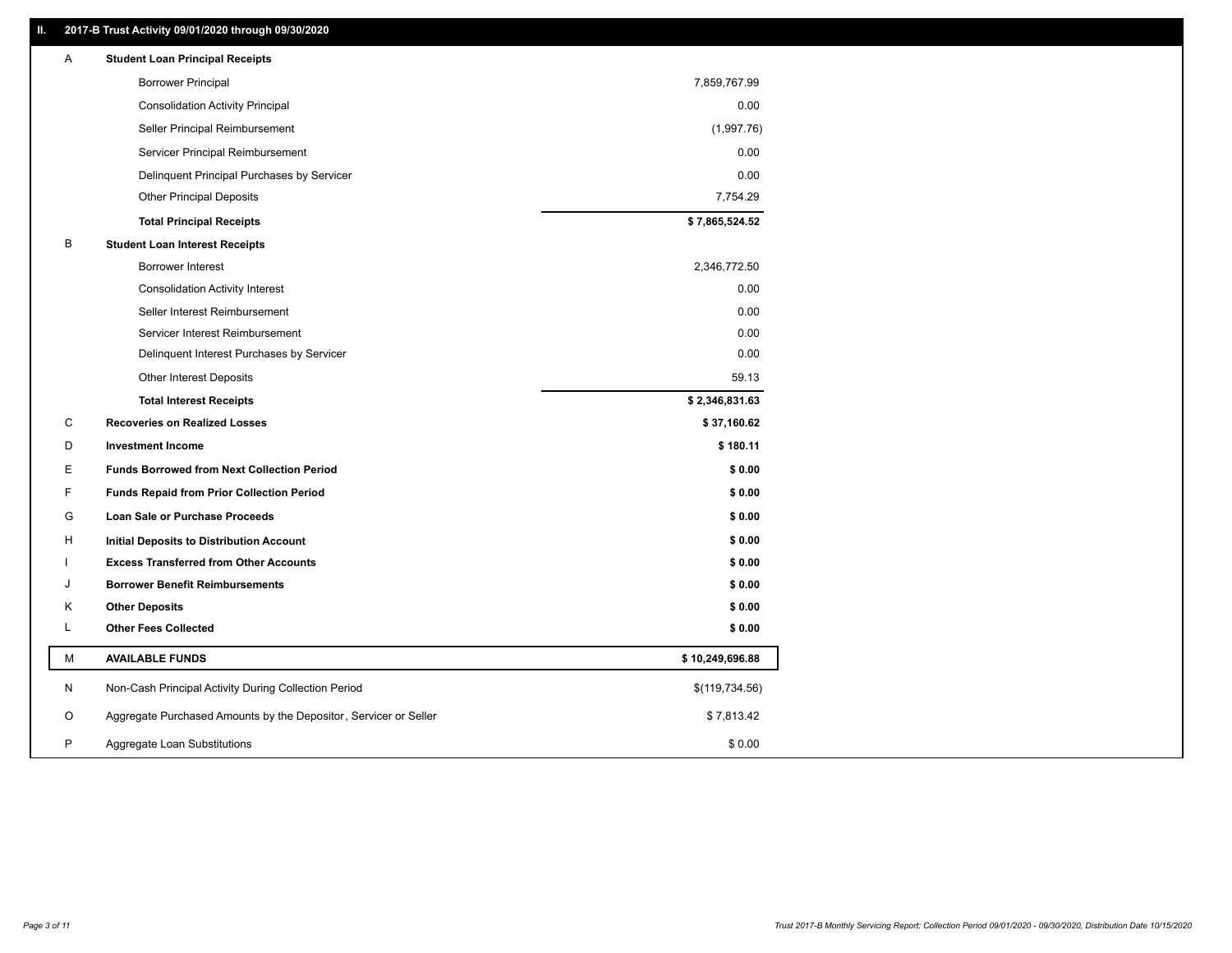|                   | <b>Loans by Repayment Status</b> |                          |         |                                                                  |                |                            |                          |         |                                                           |                |                            |
|-------------------|----------------------------------|--------------------------|---------|------------------------------------------------------------------|----------------|----------------------------|--------------------------|---------|-----------------------------------------------------------|----------------|----------------------------|
|                   |                                  |                          |         | 09/30/2020                                                       |                |                            |                          |         | 08/31/2020                                                |                |                            |
|                   |                                  | <b>Wtd Avg</b><br>Coupon | # Loans | <b>Principal and</b><br><b>Interest Accrued</b><br>to Capitalize | % of Principal | % of Loans in<br>Repay (1) | <b>Wtd Avg</b><br>Coupon | # Loans | Principal and<br><b>Interest Accrued</b><br>to Capitalize | % of Principal | % of Loans in<br>Repay (1) |
| INTERIM:          | IN SCHOOL                        | 8.96%                    | 2,240   | \$32,305,278.60                                                  | 6.792%         | $-$ %                      | 8.94%                    | 2,119   | \$30,484,964.30                                           | 6.308%         | $-$ %                      |
|                   | <b>GRACE</b>                     | 9.08%                    | 1,251   | \$18,809,350.93                                                  | 3.954%         | $-$ %                      | 9.08%                    | 1,409   | \$20,971,470.52                                           | 4.339%         | $-$ %                      |
|                   | <b>DEFERMENT</b>                 | 8.65%                    | 2,714   | \$34,016,163.53                                                  | 7.151%         | $-$ %                      | 8.67%                    | 2,308   | \$28,780,255.46                                           | 5.955%         | $-$ %                      |
| <b>REPAYMENT:</b> | <b>CURRENT</b>                   | 7.69%                    | 33,868  | \$353,349,302.12                                                 | 74.286%        | 90.479%                    | 7.69%                    | 34,266  | \$357,726,493.16                                          | 74.020%        | 88.755%                    |
|                   | 31-60 DAYS DELINQUENT            | 8.30%                    | 613     | \$7,876,699.71                                                   | 1.656%         | 2.017%                     | 8.32%                    | 648     | \$8,410,379.08                                            | 1.740%         | 2.087%                     |
|                   | 61-90 DAYS DELINQUENT            | 7.99%                    | 307     | \$4,162,314.02                                                   | 0.875%         | 1.066%                     | 8.20%                    | 281     | \$4,131,681.58                                            | 0.855%         | 1.025%                     |
|                   | > 90 DAYS DELINQUENT             | 8.87%                    | 174     | \$2,553,887.54                                                   | 0.537%         | 0.654%                     | 9.02%                    | 191     | \$3,117,602.43                                            | 0.645%         | 0.774%                     |
|                   | FORBEARANCE                      | 8.18%                    | 1,618   | \$22,590,473.00                                                  | 4.749%         | 5.785%                     | 8.09%                    | 2,204   | \$29,662,964.15                                           | 6.138%         | 7.360%                     |
| <b>TOTAL</b>      |                                  |                          | 42,785  | \$475,663,469.45                                                 | 100.00%        | 100.00%                    |                          | 43,426  | \$483,285,810.68                                          | 100.00%        | 100.00%                    |

Percentages may not total 100% due to rounding \*

1 Loans classified in "Repayment" include any loan for which interim interest only, \$25 fixed payments or full principal and interest payments are due.

|                         |                                                                                                                            |                          |         |                                                           | <b>Loans by Borrower Status</b> |                                |                          |         |                                                           |                |                                |
|-------------------------|----------------------------------------------------------------------------------------------------------------------------|--------------------------|---------|-----------------------------------------------------------|---------------------------------|--------------------------------|--------------------------|---------|-----------------------------------------------------------|----------------|--------------------------------|
|                         |                                                                                                                            |                          |         | 09/30/2020                                                |                                 |                                |                          |         | 08/31/2020                                                |                |                                |
|                         |                                                                                                                            | <b>Wtd Avg</b><br>Coupon | # Loans | Principal and<br><b>Interest Accrued</b><br>to Capitalize | % of Principal                  | % of Loans in<br>P&I Repay (2) | <b>Wtd Avg</b><br>Coupon | # Loans | Principal and<br><b>Interest Accrued</b><br>to Capitalize | % of Principal | % of Loans in<br>P&I Repay (2) |
| INTERIM:                | IN SCHOOL                                                                                                                  | 8.54%                    | 4,224   | \$59,383,418.25                                           | 12.484%                         | $-$ %                          | 8.53%                    | 4,012   | \$56,042,996.34                                           | 11.596%        | $-$ %                          |
|                         | GRACE                                                                                                                      | 8.51%                    | 2,594   | \$38,324,625.65                                           | 8.057%                          | $-$ %                          | 8.53%                    | 2,884   | \$42,774,945.67                                           | 8.851%         | $-$ %                          |
|                         | <b>DEFERMENT</b>                                                                                                           | 8.31%                    | 4,874   | \$58,644,351.14                                           | 12.329%                         | $-$ %                          | 8.31%                    | 4,151   | \$50,519,014.39                                           | 10.453%        | $-$ %                          |
| P&I REPAYMENT:          | <b>CURRENT</b>                                                                                                             | 7.63%                    | 28,424  | \$282,695,376.19                                          | 59.432%                         | 88.533%                        | 7.63%                    | 29,100  | \$289,223,957.86                                          | 59.845%        | 86.607%                        |
|                         | 31-60 DAYS DELINQUENT                                                                                                      | 8.23%                    | 578     | \$7,380,084.50                                            | 1.552%                          | 2.311%                         | 8.28%                    | 610     | \$7,875,386.96                                            | 1.630%         | 2.358%                         |
|                         | 61-90 DAYS DELINQUENT                                                                                                      | 7.98%                    | 301     | \$4,122,286.96                                            | 0.867%                          | 1.291%                         | 8.21%                    | 277     | \$4,092,512.76                                            | 0.847%         | 1.225%                         |
|                         | > 90 DAYS DELINQUENT                                                                                                       | 8.89%                    | 172     | \$2,522,853.76                                            | 0.530%                          | 0.790%                         | 9.02%                    | 188     | \$3,094,032.55                                            | 0.640%         | 0.926%                         |
|                         | FORBEARANCE                                                                                                                | 8.18%                    | 1,618   | \$22,590,473.00                                           | 4.749%                          | 7.075%                         | 8.09%                    | 2,204   | \$29,662,964.15                                           | 6.138%         | 8.882%                         |
| <b>TOTAL</b><br>$\star$ | Percentages may not total 100% due to rounding                                                                             |                          | 42,785  | \$475,663,469.45                                          | 100.00%                         | 100.00%                        |                          | 43,426  | \$483,285,810.68                                          | 100.00%        | 100.00%                        |
| 2                       | Loans classified in "P&I Repayment" includes only those loans for which scheduled principal and interest payments are due. |                          |         |                                                           |                                 |                                |                          |         |                                                           |                |                                |

WAC reflects WAC3 To conform with company standard reporting these sections now include Princial and Interest Accrued to Capitalize .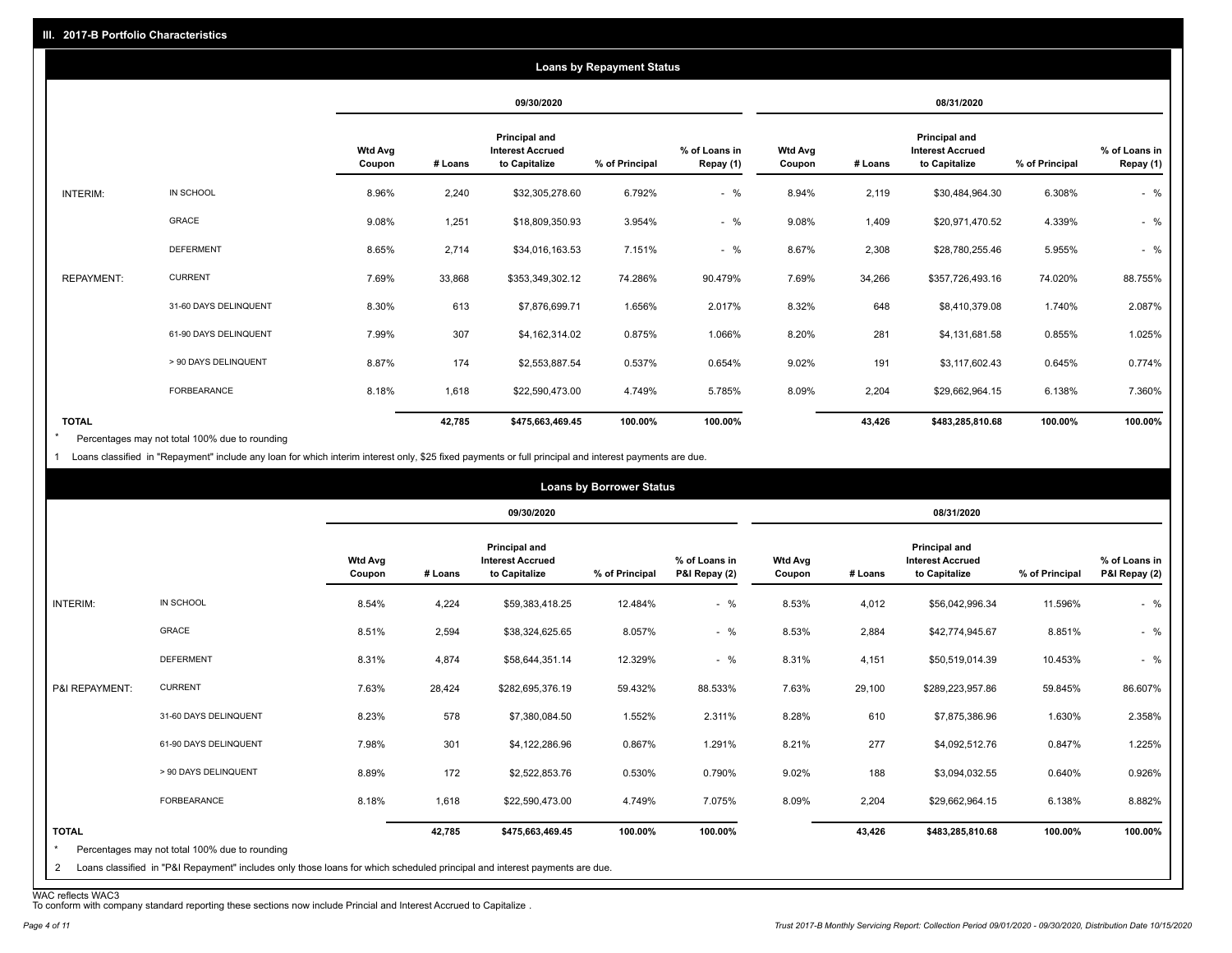|                                                               | 9/30/2020        | 8/31/2020        |
|---------------------------------------------------------------|------------------|------------------|
| Pool Balance                                                  | \$475,663,469.45 | \$483,285,810.68 |
| Total # Loans                                                 | 42,785           | 43,426           |
| Total # Borrowers                                             | 41,204           | 41,825           |
| Weighted Average Coupon                                       | 8.03%            | 8.02%            |
| Weighted Average Remaining Term                               | 128.33           | 127.70           |
| Percent of Pool - Cosigned                                    | 92.6%            | 92.6%            |
| Percent of Pool - Non Cosigned                                | 7.4%             | 7.4%             |
| Borrower Interest Accrued for Period                          | \$2,933,416.38   | \$3,081,302.92   |
| <b>Outstanding Borrower Interest Accrued</b>                  | \$29,832,073.50  | \$29,914,707.20  |
| Gross Principal Realized Loss - Periodic *                    | \$723,616.65     | \$489,571.73     |
| Gross Principal Realized Loss - Cumulative *                  | \$15,302,495.94  | \$14,578,879.29  |
| Recoveries on Realized Losses - Periodic                      | \$37,160.62      | \$61,231.87      |
| Recoveries on Realized Losses - Cumulative                    | \$1,857,179.01   | \$1,820,018.39   |
| Net Losses - Periodic                                         | \$686,456.03     | \$428,339.86     |
| Net Losses - Cumulative                                       | \$13,445,316.93  | \$12,758,860.90  |
| Non-Cash Principal Activity - Capitalized Interest            | \$610,725.70     | \$610,786.01     |
| Since Issued Total Constant Prepayment Rate (CPR) (1)         | 11.46%           | 11.49%           |
| Loan Substitutions                                            | \$0.00           | \$0.00           |
| <b>Cumulative Loan Substitutions</b>                          | \$0.00           | \$0.00           |
| <b>Unpaid Servicing Fees</b>                                  | \$0.00           | \$0.00           |
| <b>Unpaid Administration Fees</b>                             | \$0.00           | \$0.00           |
| <b>Unpaid Carryover Servicing Fees</b>                        | \$0.00           | \$0.00           |
| Note Interest Shortfall                                       | \$0.00           | \$0.00           |
| Loans in Modification                                         | \$29,645,994.52  | \$29,986,198.60  |
| % of Loans in Modification as a % of Loans in Repayment (P&I) | 9.99%            | 9.85%            |
|                                                               |                  |                  |
| % Annualized Gross Principal Realized Loss - Periodic as a %  |                  |                  |
| of Loans in Repayment (P&I) * 12                              | 2.93%            | 1.93%            |
| % Gross Principal Realized Loss - Cumulative as a % of        |                  |                  |
| Original Pool Balance                                         | 2.05%            | 1.95%            |

\* In accordance with the Servicer's current policies and procedures, after September 1, 2017 loans subject to bankruptcy claims generally will not be reported as a charged- off unless and until they are delinquent for 120

(1) For additional information, see 'Since Issued CPR Methodology' found on page 11 of this report.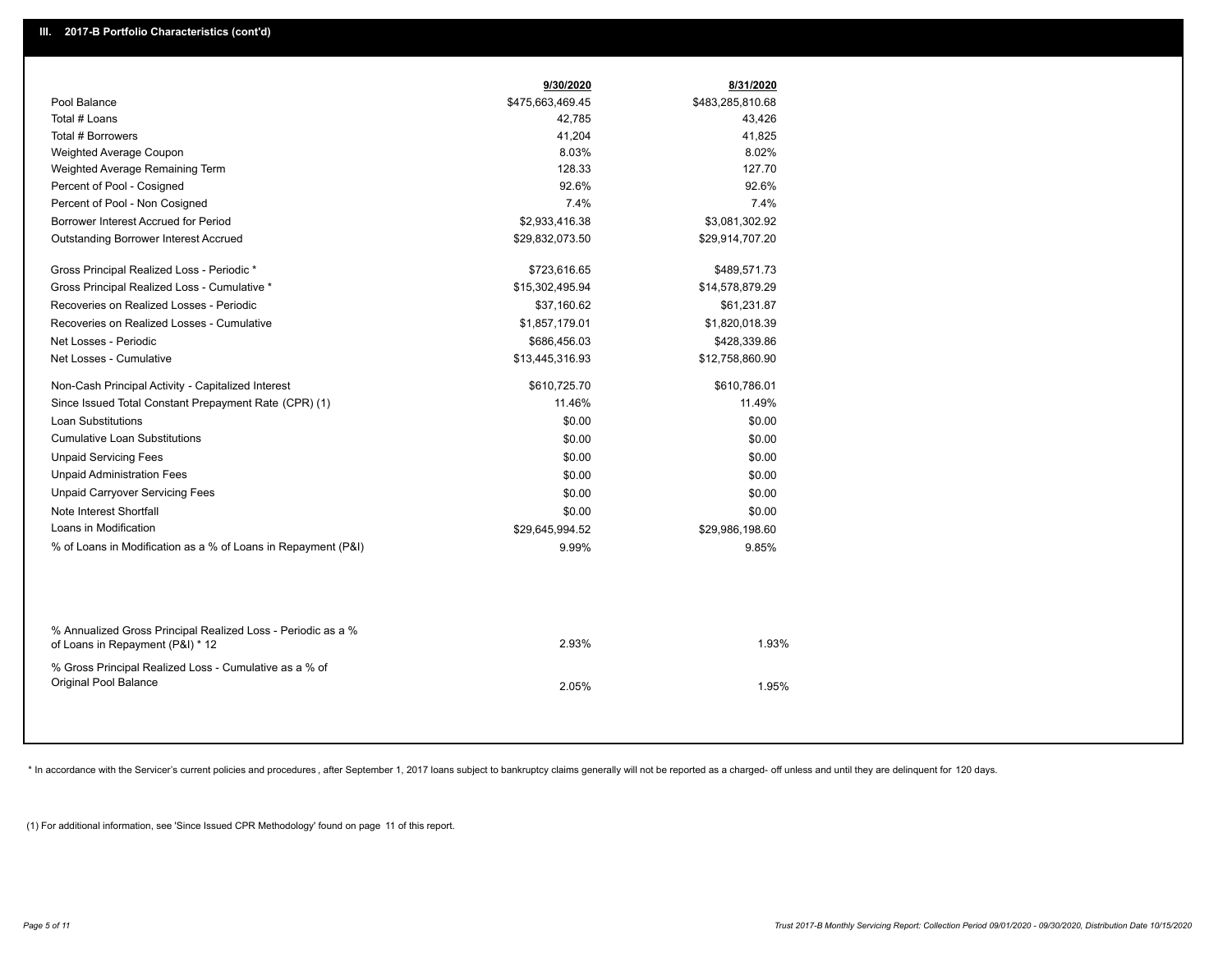#### **Loan Program**  A

|                                    | Weighted<br><b>Average Coupon</b> | # LOANS | <b>\$ AMOUNT</b> | $%$ *    |
|------------------------------------|-----------------------------------|---------|------------------|----------|
| - Smart Option Interest-Only Loans | 6.94%                             | 9,751   | \$79,822,834.29  | 16.781%  |
| - Smart Option Fixed Pay Loans     | 7.93%                             | 10,496  | \$142,456,544.33 | 29.949%  |
| - Smart Option Deferred Loans      | 8.27%                             | 22,538  | \$253,384,090.83 | 53.270%  |
| - Other Loan Programs              | $0.00\%$                          | 0       | \$0.00           | 0.000%   |
| <b>Total</b>                       | 7.94%                             | 42,785  | \$475,663,469.45 | 100.000% |

\* Percentages may not total 100% due to rounding

B

C

**Index Type**

|                       | Weighted<br><b>Average Coupon</b> | # LOANS  | <b>\$ AMOUNT</b> | $%$ *     |
|-----------------------|-----------------------------------|----------|------------------|-----------|
| - Fixed Rate Loans    | 8.27%                             | 9,375    | \$116,779,422.40 | 24.551%   |
| - LIBOR Indexed Loans | 7.84%                             | 33,410   | \$358,884,047.05 | 75.449%   |
| - Other Index Rates   | $0.00\%$                          | $\Omega$ | \$0.00           | $0.000\%$ |
| <b>Total</b>          | 7.94%                             | 42,785   | \$475,663,469.45 | 100.000%  |

\* Percentages may not total 100% due to rounding

## **Weighted Average Recent FICO**

| 2,927<br>2,585<br>4,473<br>8,935 | \$32,038,155.21<br>\$29,507,236.36<br>\$50,540,015.11<br>\$101,507,670.95 | 6.735%<br>6.203%<br>10.625% |
|----------------------------------|---------------------------------------------------------------------------|-----------------------------|
|                                  |                                                                           |                             |
|                                  |                                                                           |                             |
|                                  |                                                                           |                             |
|                                  |                                                                           | 21.340%                     |
| 23,863                           | \$262,056,512.63                                                          | 55.093%                     |
| $\overline{2}$                   | \$13,879.19                                                               | $0.003\%$                   |
|                                  | \$475,663,469.45                                                          | 100.000%                    |
|                                  | 42,785                                                                    |                             |

WAC reflects WAC3

To conform with company standard reporting these sections now include Princial and Interest Accrued to Capitalize .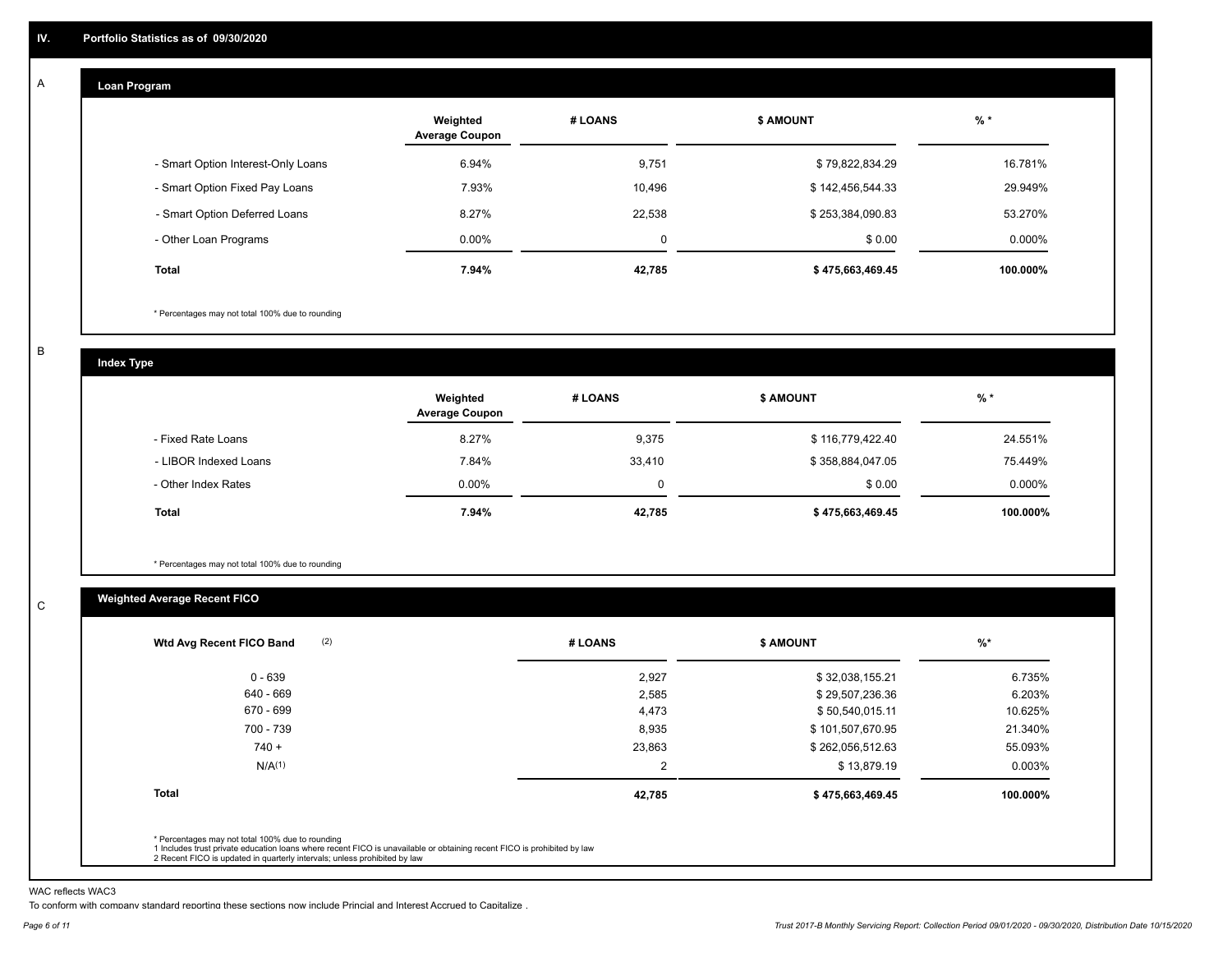| V. | 2017-B Reserve Account, Principal Distribution, and R-2 Certificate Calculations     |                                                                                                                                                                                                    |
|----|--------------------------------------------------------------------------------------|----------------------------------------------------------------------------------------------------------------------------------------------------------------------------------------------------|
| А. | <b>Reserve Account</b>                                                               |                                                                                                                                                                                                    |
|    | Specified Reserve Account Balance                                                    | \$1,891,480.00                                                                                                                                                                                     |
|    | Actual Reserve Account Balance                                                       | \$1,891,480.00                                                                                                                                                                                     |
| В. | <b>Principal Distribution Amount</b>                                                 |                                                                                                                                                                                                    |
|    | Class A Notes Outstanding<br>i.                                                      | \$288,300,067.48                                                                                                                                                                                   |
|    | Pool Balance<br>ii.                                                                  | \$475,663,469.45                                                                                                                                                                                   |
|    | First Priority Principal Distribution Amount (i - ii)<br>iii.                        | \$0.00                                                                                                                                                                                             |
|    | Class A and B Notes Outstanding<br>iv.                                               | \$338,300,067.48                                                                                                                                                                                   |
|    | First Priority Principal Distribution Amount<br>۷.                                   | \$0.00                                                                                                                                                                                             |
|    | Pool Balance<br>vi.                                                                  | \$475,663,469.45                                                                                                                                                                                   |
|    | Specified Overcollateralization Amount<br>vii.                                       | \$142,699,040.84                                                                                                                                                                                   |
|    | Regular Principal Distribution Amount (if (iv > 0, (iv - v) - (vi - vii))<br>viii.   | \$5,335,638.87                                                                                                                                                                                     |
|    | Pool Balance<br>ix.                                                                  | \$475,663,469.45                                                                                                                                                                                   |
|    | 10% of Initial Pool Balance<br>Х.                                                    | \$74,820,443.74                                                                                                                                                                                    |
|    | <b>First Priority Principal Distribution Amount</b><br>xi.                           | \$0.00                                                                                                                                                                                             |
|    | xii.<br>Regular Principal Distribution Amount                                        | \$5,335,638.87                                                                                                                                                                                     |
|    | Available Funds (after payment of waterfall items A through I)<br>xiii.              | \$3,928,956.79                                                                                                                                                                                     |
|    | xiv. Additional Principal Distribution Amount (if(vi <= x,min(xiii, vi - xi - xii))) | \$0.00                                                                                                                                                                                             |
| C. | R-2 Certificate                                                                      |                                                                                                                                                                                                    |
|    | <b>Previous Notional Balance</b>                                                     | \$45,942,940.00                                                                                                                                                                                    |
|    | Shortfall of Principal                                                               | \$0.00                                                                                                                                                                                             |
|    | Shortfall of Interest                                                                | \$0.00                                                                                                                                                                                             |
|    | <b>Current Notional Balance</b><br>Excess Distribution Allocated (1)                 | \$45,942,940.00<br>\$1,099,695.37                                                                                                                                                                  |
|    |                                                                                      |                                                                                                                                                                                                    |
| D. | R-3 Certificate                                                                      |                                                                                                                                                                                                    |
|    | <b>Previous Notional Balance</b>                                                     | \$23,250,716.71                                                                                                                                                                                    |
|    | Remaining Principal Collections (2)                                                  | \$0.00                                                                                                                                                                                             |
|    | <b>Current Notional Balance</b>                                                      | \$22,527,100.06                                                                                                                                                                                    |
|    |                                                                                      | 1. Until the notional amount of the R-2 Certificate is reduced to zero and if there is excess cash through the distribution available it will be distributed to the R-2 Certificate, otherwise the |

amount will be zero

2. Payments will be made after the principal balance of each class of notes has been reduced to zero and the pool balance is less than or equal to the principal balance of the R-3 Certificate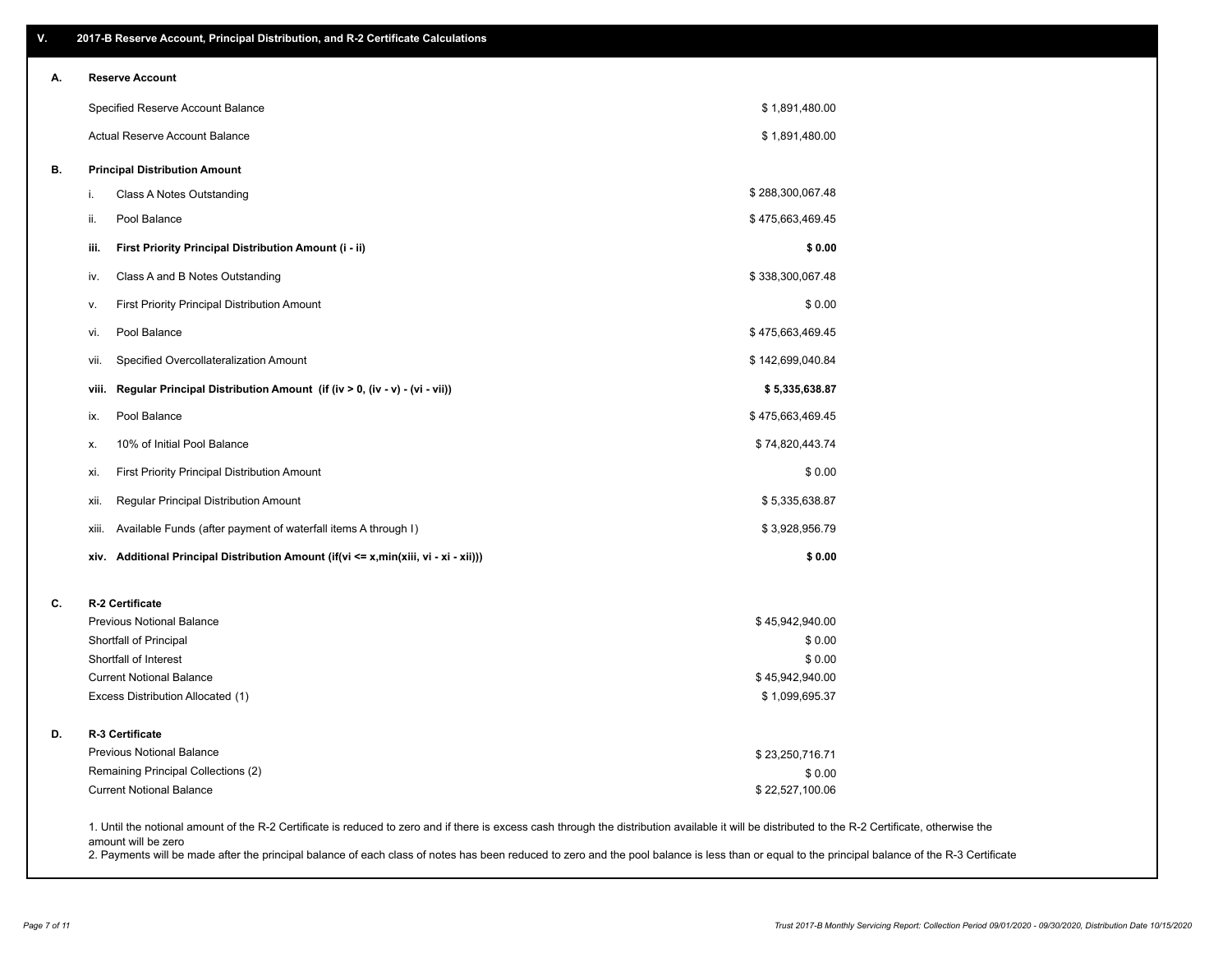|    |                                                         | Paid           | <b>Funds Balance</b> |
|----|---------------------------------------------------------|----------------|----------------------|
|    | <b>Total Available Funds</b>                            |                | \$10,249,696.88      |
| A  | <b>Trustee Fees</b>                                     | \$0.00         | \$10,249,696.88      |
| В  | <b>Servicing Fees</b>                                   | \$305,463.47   | \$9,944,233.41       |
| C  | i. Administration Fees                                  | \$8,333.00     | \$9,935,900.41       |
|    | ii. Unreimbursed Administrator Advances plus any Unpaid | \$0.00         | \$9,935,900.41       |
| D  | Class A Noteholders Interest Distribution Amount        | \$525,471.42   | \$9,410,428.99       |
| E. | <b>First Priority Principal Payment</b>                 | \$0.00         | \$9,410,428.99       |
| F. | <b>Class B Noteholders Interest Distribution Amount</b> | \$145,833.33   | \$9,264,595.66       |
| G  | <b>Reinstatement Reserve Account</b>                    | \$0.00         | \$9,264,595.66       |
| H  | Regular Principal Distribution                          | \$5,335,638.87 | \$3,928,956.79       |
|    | <b>Carryover Servicing Fees</b>                         | \$0.00         | \$3,928,956.79       |
| J  | Additional Principal Distribution Amount                | \$0.00         | \$3,928,956.79       |
| Κ  | Unpaid Expenses of Trustee                              | \$0.00         | \$3,928,956.79       |
| L  | Unpaid Expenses of Administrator                        | \$0.00         | \$3,928,956.79       |
| м  | i. Remaining Funds to the R-1 Certificateholder(s)      | \$2,829,261.42 | \$1,099,695.37       |
|    | ii. Remaining Funds to the R-2 Certificateholder(s)     | \$1,099,695.37 | \$0.00               |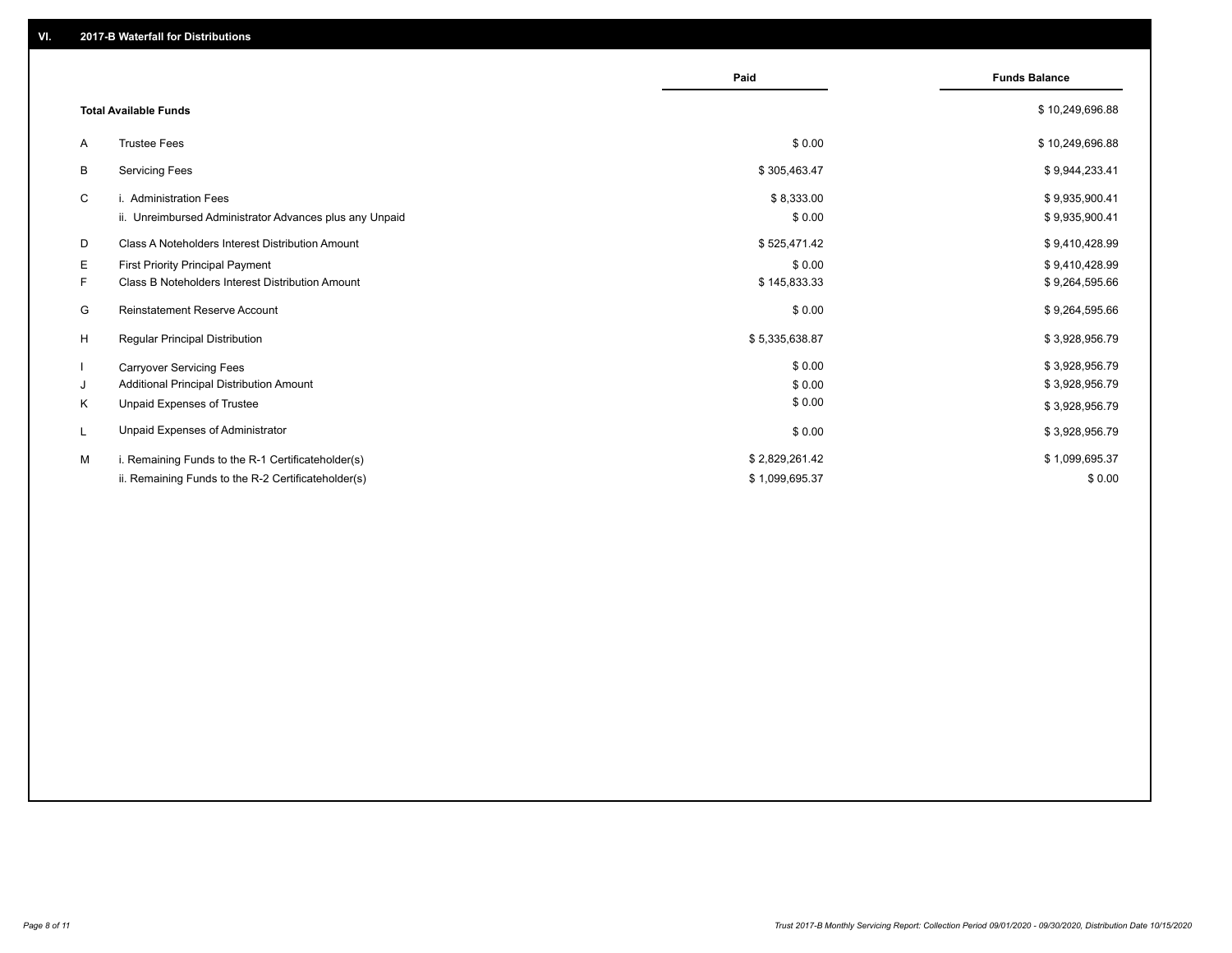| <b>Distribution Amounts</b>                                |                         |                         |                         |
|------------------------------------------------------------|-------------------------|-------------------------|-------------------------|
|                                                            | A <sub>2</sub> A        | A2B                     | в                       |
| Cusip/Isin                                                 | 83189DAB6               | 83189DAC4               | 83189DAD2               |
| <b>Beginning Balance</b>                                   | \$193,161,045.22        | \$95,139,022.26         | \$50,000,000.00         |
| Index                                                      | <b>FIXED</b>            | <b>LIBOR</b>            | <b>FIXED</b>            |
| Spread/Fixed Rate                                          | 2.82%                   | 0.75%                   | 3.50%                   |
| Record Date (Days Prior to Distribution)                   | 1 NEW YORK BUSINESS DAY | 1 NEW YORK BUSINESS DAY | 1 NEW YORK BUSINESS DAY |
| Accrual Period Begin                                       | 9/15/2020               | 9/15/2020               | 9/15/2020               |
| <b>Accrual Period End</b>                                  | 10/15/2020              | 10/15/2020              | 10/15/2020              |
| Daycount Fraction                                          | 0.08333333              | 0.08333333              | 0.08333333              |
| Interest Rate*                                             | 2.82000%                | 0.90238%                | 3.50000%                |
| <b>Accrued Interest Factor</b>                             | 0.002350000             | 0.000751983             | 0.002916667             |
| <b>Current Interest Due</b>                                | \$453,928.46            | \$71,542.96             | \$145,833.33            |
| Interest Shortfall from Prior Period Plus Accrued Interest | $\frac{1}{2}$           | $\mathsf{\$}$ -         | $$ -$                   |
| <b>Total Interest Due</b>                                  | \$453,928.46            | \$71,542.96             | \$145,833.33            |
| <b>Interest Paid</b>                                       | \$453,928.46            | \$71,542.96             | \$145,833.33            |
| <b>Interest Shortfall</b>                                  | $\frac{2}{3}$ -         | $$ -$                   | $$ -$                   |
| <b>Principal Paid</b>                                      | \$3,574,878.04          | \$1,760,760.83          | $$ -$                   |
| <b>Ending Principal Balance</b>                            | \$189,586,167.18        | \$93,378,261.43         | \$50,000,000.00         |
| Paydown Factor                                             | 0.013339097             | 0.013339097             | 0.000000000             |
| <b>Ending Balance Factor</b>                               | 0.707411072             | 0.707411071             | 1.000000000             |

\* Pay rates for Current Distribution. For the interest rates applicable to the next distribution date, please see https://www.salliemae.com/about/investors/data/SMBabrate.txt.

**VII. 2017-B Distributions**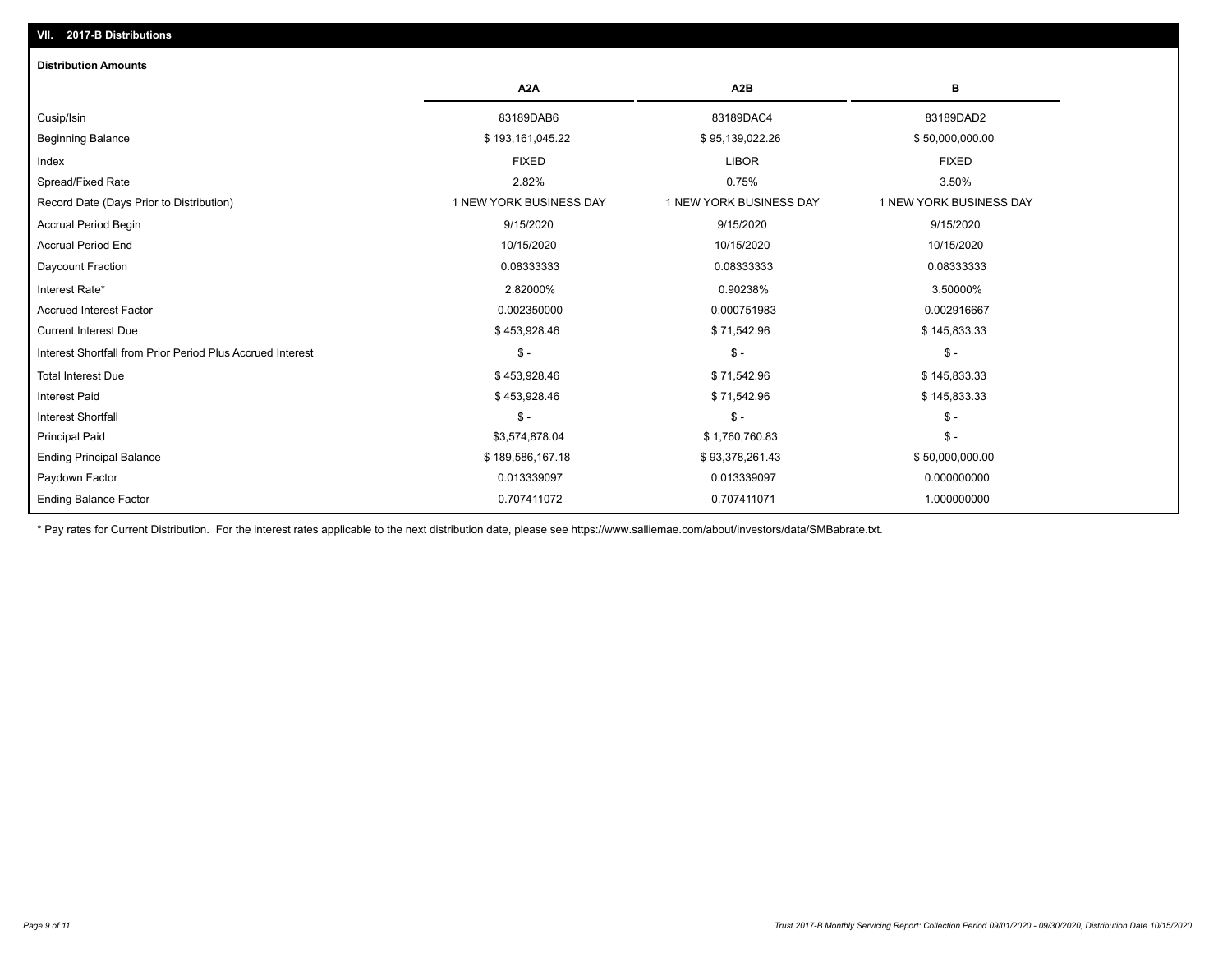#### **Since Issued Total CPR**

$$
\text{total CPR} = 1 - \left(\frac{APB}{PPB}\right)^{\left(\frac{12}{MSC}\right)}
$$

APB = Actual period-end Pool Balance PPB = Projected period-end Pool Balance assuming no prepayments and no defaults Pool Balance = Sum(Principal Balance + Interest Accrued to Capitalize Balance) MSC = Months Since Cut-Off

#### **Since-Issued Total Constant Prepayment Rate (CPR)**

Since-Issued Total CPR measures prepayments, both voluntary and involuntary, for a trust student loan pool over the life of a transaction. For each trust distribution, the actual month-end pool balance is compared against a month-end pool balance originally projected at issuance assuming no prepayments and defaults. For purposes of Since- Issued Total CPR calculations, projected period end pool balance assumes in-school status loans have up to a six month grace period before moving to repayment, grace status loans remain in grace status until their status end date and then to move to full principal and interest repayment, loans subject to interim interest or fixed payments during their in-school and grace period continue paying interim interest or fixed payments until full principal and interest repayment begins, all other trust loans are in full principal and interest repayment status, and that no trust loan in full principal and interest repayment moves from full principal and interest repayment status to any other status.

#### **Weighted Average Coupon**

*WAC1 = APB* ((*CIR*)\*(*APB*))





APB = Actual period-end Pool Balance

CIR = Average of the Contractual Interest Rate (1)

APCL = Average of the Applicable Interest Rate (2)

ACTL = Average of the Actual Interest Rate (3)

#### **Weighted Average Coupon (WAC)**

(1) Contractual Interest Rate represents the interest rate indicated in the Promissory Note

(2) Appliclable Interest Rate represents the interest rate after rate reductions, if applicable, are applied

(3) Actual Interest Rate represents the interest rate when borrower incentive programs and rate reductions, if applicable, are applied